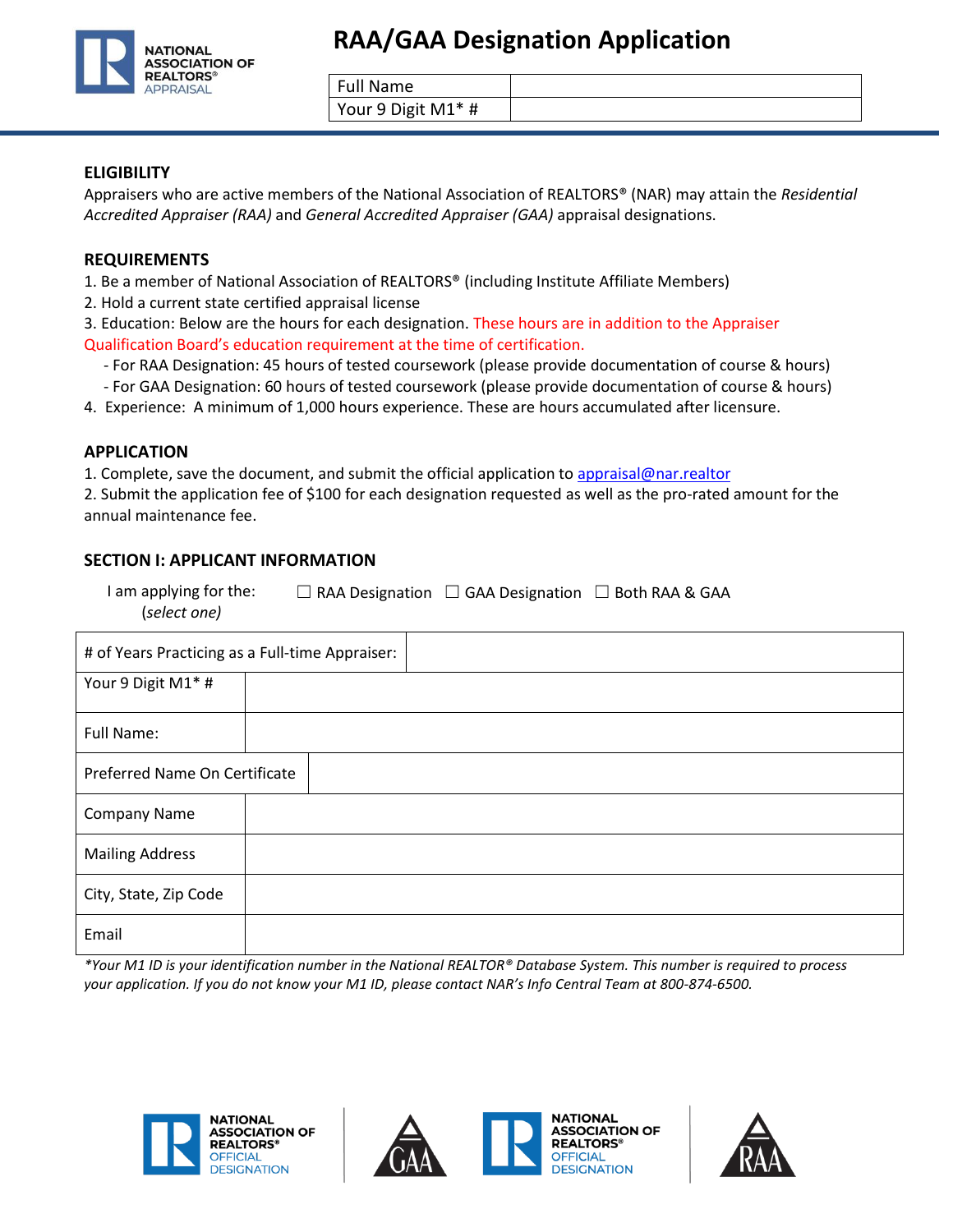

Full Name

Your 9 Digit M1\* #

### **SECTION II: APPRAISAL CERTIFICATION INFORMATION**

 $\Box$  Attached is a copy of the state appraisal certificates listed below. (Where photocopying of a state certificate is prohibited, please submit adequate proof of certification.)

| <b>Appraisal</b>                   | <b>State License Number</b> | <b>Certification Expiration Date</b> |
|------------------------------------|-----------------------------|--------------------------------------|
| <b>State Certified Residential</b> |                             |                                      |
| <b>State Certified General</b>     |                             |                                      |
| State Licensed                     |                             |                                      |

### **SECTION III: Education Information**

 $\Box$  RAA Designation : 45 hours of test coursework, in addition to hours required for certification

□ GAA Designation : 60 hours of tested coursework, in addition to hours required for certification

 $\Box$  RAA & GAA Designation : 60 hours of tested coursework, in addition to hours required for certification

Substantiate the required number of education hours indicated above using the log on the following below. **You can obtain credit for a course only once, whether it be for attending, writing or instructing a course.**

| <b>COURSE TITLE</b>              | <b>EDUCATION SPONSOR</b> | <b>MONTH/YR</b><br><b>COMPLETED</b> | # OF<br><b>HOURS</b> | <b>SUCCESSFULLY</b><br><b>COMPLETED</b><br><b>EXAMINATION</b><br>(YES/NO) | <b>COURSE</b><br><b>SUBMITTED</b><br><b>FOR STATE</b><br><b>CERTIFICATION</b><br>(YES/NO) |
|----------------------------------|--------------------------|-------------------------------------|----------------------|---------------------------------------------------------------------------|-------------------------------------------------------------------------------------------|
|                                  |                          |                                     |                      |                                                                           |                                                                                           |
|                                  |                          |                                     |                      |                                                                           |                                                                                           |
|                                  |                          |                                     |                      |                                                                           |                                                                                           |
|                                  |                          |                                     |                      |                                                                           |                                                                                           |
|                                  |                          |                                     |                      |                                                                           |                                                                                           |
|                                  |                          |                                     |                      |                                                                           |                                                                                           |
|                                  |                          |                                     |                      |                                                                           |                                                                                           |
|                                  |                          |                                     |                      |                                                                           |                                                                                           |
| <b>TOTAL NO. OF HOURS</b>        |                          |                                     |                      |                                                                           |                                                                                           |
| <b>TOTAL NO. OF TESTED HOURS</b> |                          |                                     |                      |                                                                           |                                                                                           |





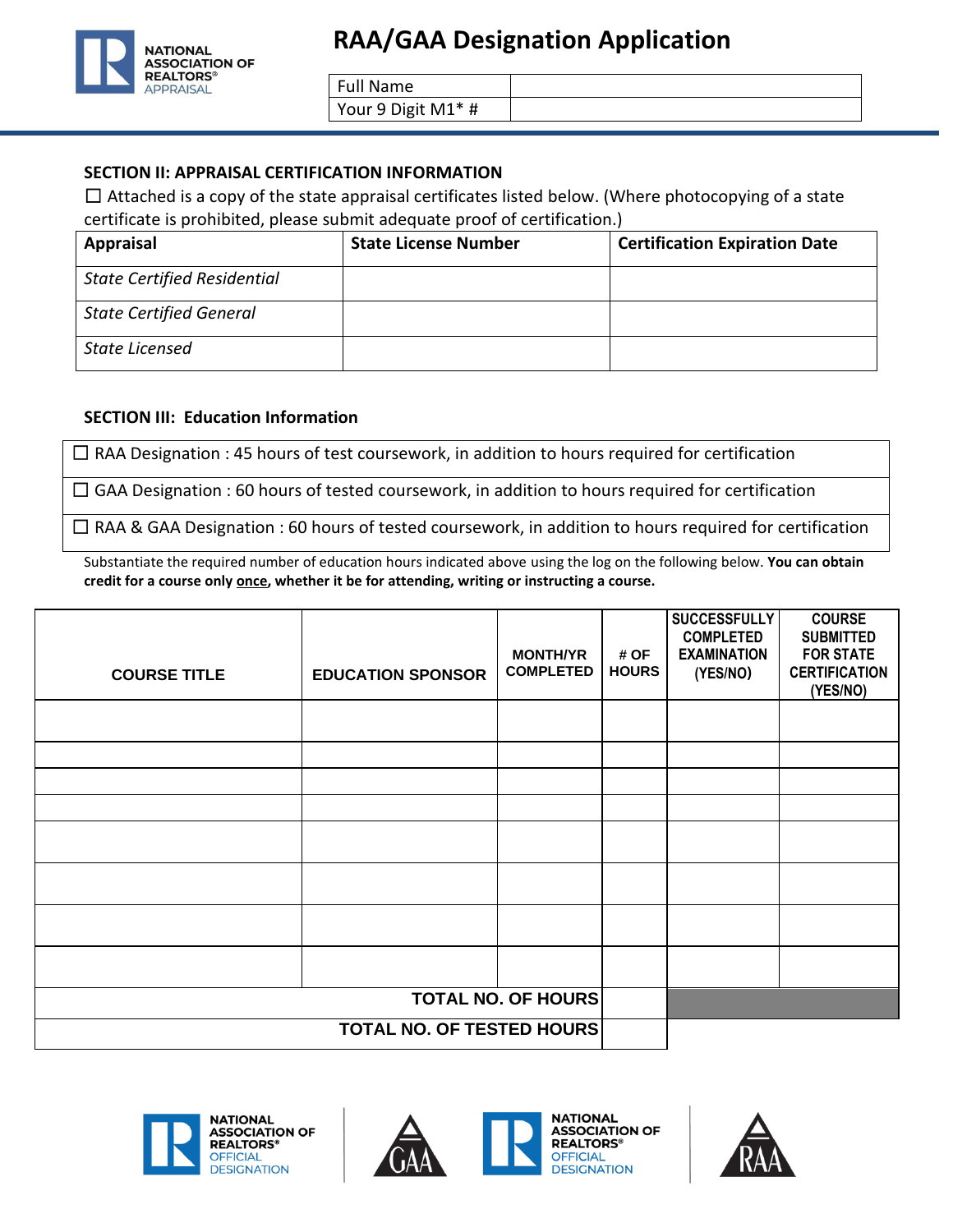

Full Name

Your 9 Digit M1\* #

#### **SECTION IV: Experience Information**

Designation Criteria: You must possess an additional 1,000 hours of appraisal experience beyond your certification requirements. To verify these additional hours, submit the information in the Summary Experience Log below. Please log only the additional 1,000 hours.

#### **Summary Experience Log**

|                                            | DATES (MO./YR.) |    | # OF REPORTS                      | <b>TOTAL ESTIMATED</b> |
|--------------------------------------------|-----------------|----|-----------------------------------|------------------------|
| <b>REPORT</b>                              | <b>FROM</b>     | TO |                                   | <b>HOURS</b>           |
| FNMA 1004 / FHLMC 70                       |                 |    |                                   |                        |
| (URAR Report)                              |                 |    |                                   |                        |
| FNMA 1025 / FHLMC 72                       |                 |    |                                   |                        |
| (Small Residential Income Property Report) |                 |    |                                   |                        |
| FNMA 1073 / FHLMC 465                      |                 |    |                                   |                        |
| (Condominium Report)                       |                 |    |                                   |                        |
| ERC-3                                      |                 |    |                                   |                        |
| (Employee Relocation Report)               |                 |    |                                   |                        |
| FNMA 1050 / FHLMC 71A                      |                 |    |                                   |                        |
| FNMA 1050A/ FHLMC 71B                      |                 |    |                                   |                        |
| (Large Residential Income Property Report) |                 |    |                                   |                        |
| Narrative Reports                          |                 |    |                                   |                        |
| (Residential)                              |                 |    |                                   |                        |
| Narrative Reports                          |                 |    |                                   |                        |
| (Commercial)                               |                 |    |                                   |                        |
| Other (Specify):                           |                 |    |                                   |                        |
| Other (Specify):                           |                 |    |                                   |                        |
| Other (Specify):                           |                 |    |                                   |                        |
|                                            |                 |    | TOTAL HOURS: (should equal 1,000) |                        |





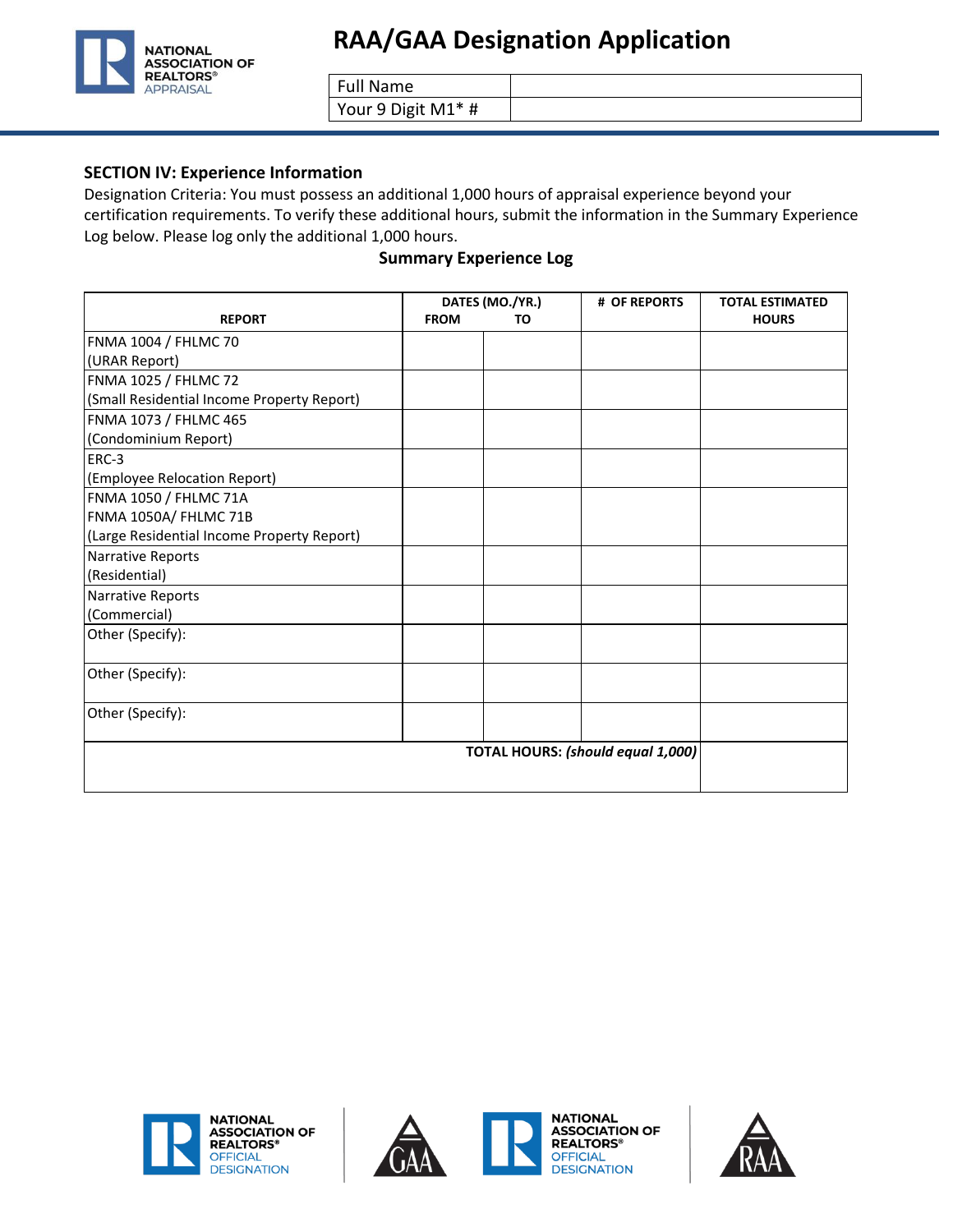

Full Name

Your 9 Digit M1\* #

### **Section V: PAYMENT INFORMATION**

*Applicants are responsible for a one-time application fee (\$100) as well as the pro-rated amount for annual dues. There are \$100 annual dues which are required to maintain EACH designation.*

## **Pro-Rated Annual Fee**

*When applying within the months below, for ONE designation, total application amount due is:*

| January - March                                                             | April - June | July - September | October-December |  |
|-----------------------------------------------------------------------------|--------------|------------------|------------------|--|
| \$200.00                                                                    | \$175.00     | \$150.00         | \$125.00         |  |
| for <b>BOTH GAA and RAA Designations</b> , total application amount due is: |              |                  |                  |  |
| January - March                                                             | April - June | July - September | October-December |  |
| \$400.00                                                                    | \$350.00     | \$300.00         | \$250.00         |  |

# **TOTAL: \$** \_\_\_\_\_\_\_\_\_\_\_\_\_\_\_\_\_\_\_

### **Payment Methods:**

\**Before clicking on the payment link, be sure you've saved your application first.*

 $\Box$  Credit Card payments can be made here[: Appraisal Application Payment](https://secure.realtor.org/Appraisalapp.nsf/startreg?openform)

☐ Check enclosed payable to the **National Association of REALTORS®**, and mailed to

National Association of REALTORS® Appraisal Designation Program 430 North Michigan Avenue Chicago, IL 60611